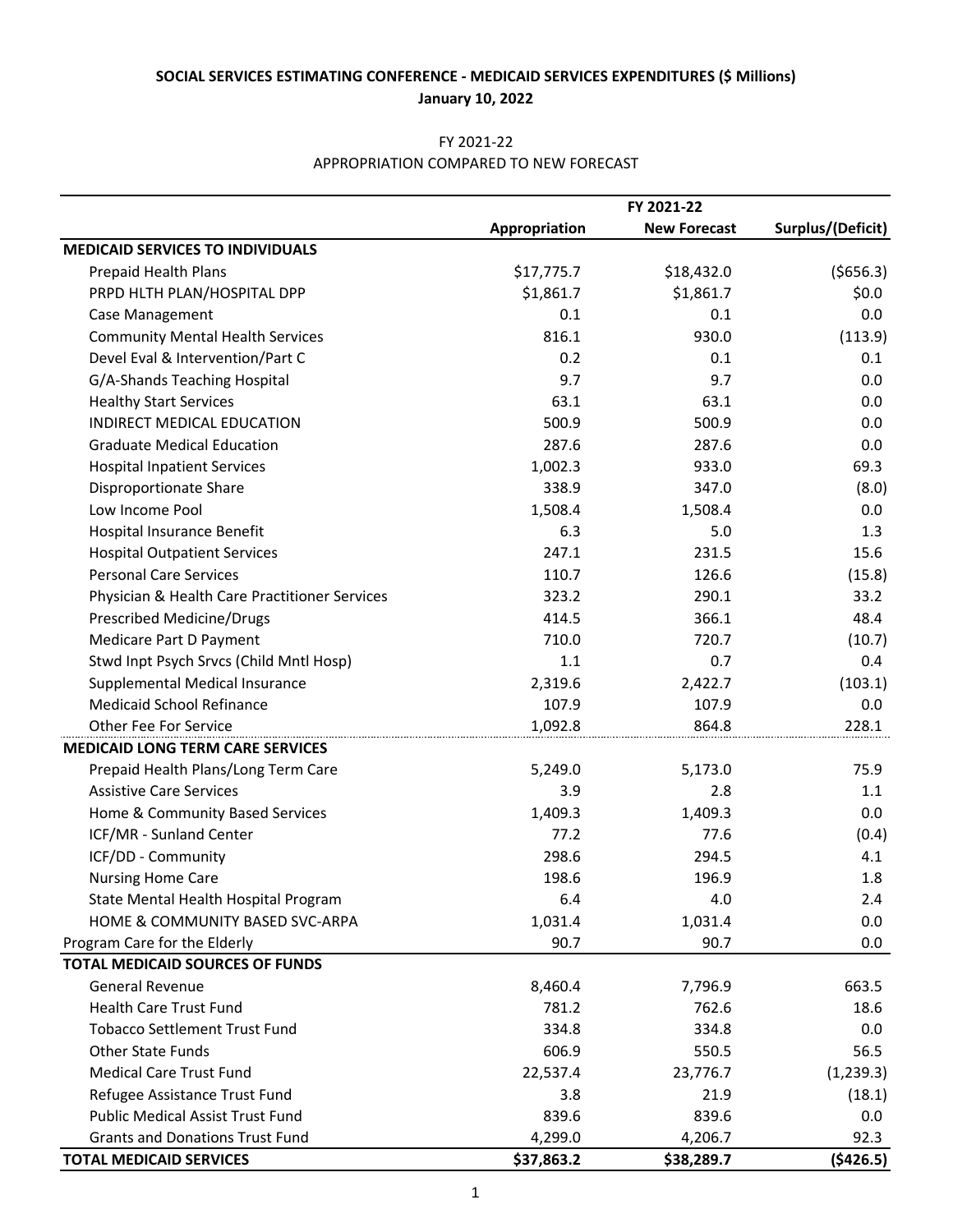### FY 2021-22 OLD FORECAST COMPARED TO NEW FORECAST

|                                               | FY 2021-22          |                     |              |
|-----------------------------------------------|---------------------|---------------------|--------------|
|                                               | <b>Old Forecast</b> | <b>New Forecast</b> | Gain/(Loss)  |
| MEDICAID SERVICES TO INDIVIDUALS              |                     |                     |              |
| Prepaid Health Plans                          | \$18,486.3          | \$18,432.0          | \$54.3       |
| PRPD HLTH PLAN/HOSPITAL DPP                   | \$0.0               | \$1,861.7           | (51,861.7)   |
| Case Management                               | 0.1                 | 0.1                 | (0.0)        |
| <b>Community Mental Health Services</b>       | 853.5               | 930.0               | (76.6)       |
| Devel Eval & Intervention/Part C              | 0.1                 | 0.1                 | 0.0          |
| G/A-Shands Teaching Hospital                  | 9.7                 | 9.7                 | 0.0          |
| <b>Healthy Start Services</b>                 | 63.1                | 63.1                | 0.0          |
| INDIRECT MEDICAL EDUCATION                    | 0.0                 | 500.9               | (500.9)      |
| <b>Graduate Medical Education</b>             | 287.6               | 287.6               | 0.0          |
| <b>Hospital Inpatient Services</b>            | 974.4               | 933.0               | 41.4         |
| Disproportionate Share                        | 338.9               | 347.0               | (8.0)        |
| Low Income Pool                               | 1,508.4             | 1,508.4             | 0.0          |
| Hospital Insurance Benefit                    | 5.0                 | 5.0                 | (0.0)        |
| <b>Hospital Outpatient Services</b>           | 241.5               | 231.5               | 10.0         |
| <b>Personal Care Services</b>                 | 116.5               | 126.6               | (10.1)       |
| Physician & Health Care Practitioner Services | 321.3               | 290.1               | 31.2         |
| <b>Prescribed Medicine/Drugs</b>              | 394.1               | 366.1               | 28.0         |
| Medicare Part D Payment                       | 735.6               | 720.7               | 14.8         |
| Stwd Inpt Psych Srvcs (Child Mntl Hosp)       | 1.0                 | 0.7                 | 0.3          |
| Supplemental Medical Insurance                | 2,306.5             | 2,422.7             | (116.2)      |
| <b>Medicaid School Refinance</b>              | 107.9               | 107.9               | 0.0          |
| <b>Other Fee For Service</b>                  | 951.7               | 864.8               | 86.9         |
| MEDICAID LONG TERM CARE SERVICES              |                     |                     |              |
| Prepaid Health Plans/Long Term Care           | 5,119.7             | 5,173.0             | (53.3)       |
| <b>Assistive Care Services</b>                | 2.8                 | 2.8                 | (0.0)        |
| Home & Community Based Services               | 1,409.3             | 1,409.3             | 0.0          |
| ICF/MR - Sunland Center                       | 76.5                | 77.6                | (1.1)        |
| ICF/DD - Community                            | 299.8               | 294.5               | 5.4          |
| <b>Nursing Home Care</b>                      | 178.7               | 196.9               | (18.2)       |
| State Mental Health Hospital Program          | 6.3                 | 4.0                 | 2.3          |
| HOME & COMMUNITY BASED SVC-ARPA               | 0.0                 | 1,031.4             | (1,031.4)    |
| Program Care for the Elderly                  | 90.7                | 90.7                | $0.0\,$      |
| TOTAL MEDICAID SOURCES OF FUNDS               |                     |                     |              |
| <b>General Revenue</b>                        | 8,237.1             | 7,796.9             | 440.2        |
| <b>Health Care Trust Fund</b>                 | 762.6               | 762.6               | 0.0          |
| <b>Tobacco Settlement Trust Fund</b>          | 334.8               | 334.8               | 0.0          |
| Other State Funds                             | 575.8               | 550.5               | 25.3         |
| <b>Medical Care Trust Fund</b>                | 20,662.2            | 23,776.7            | (3, 114.5)   |
| Refugee Assistance Trust Fund                 | 7.4                 | 21.9                | (14.6)       |
| <b>Public Medical Assist Trust Fund</b>       | 839.6               | 839.6               | 0.0          |
| <b>Grants and Donations Trust Fund</b>        | 3,467.4             | 4,206.7             | (739.3)      |
| <b>TOTAL MEDICAID SERVICES</b>                | \$34,886.9          | \$38,289.7          | ( \$3,402.8) |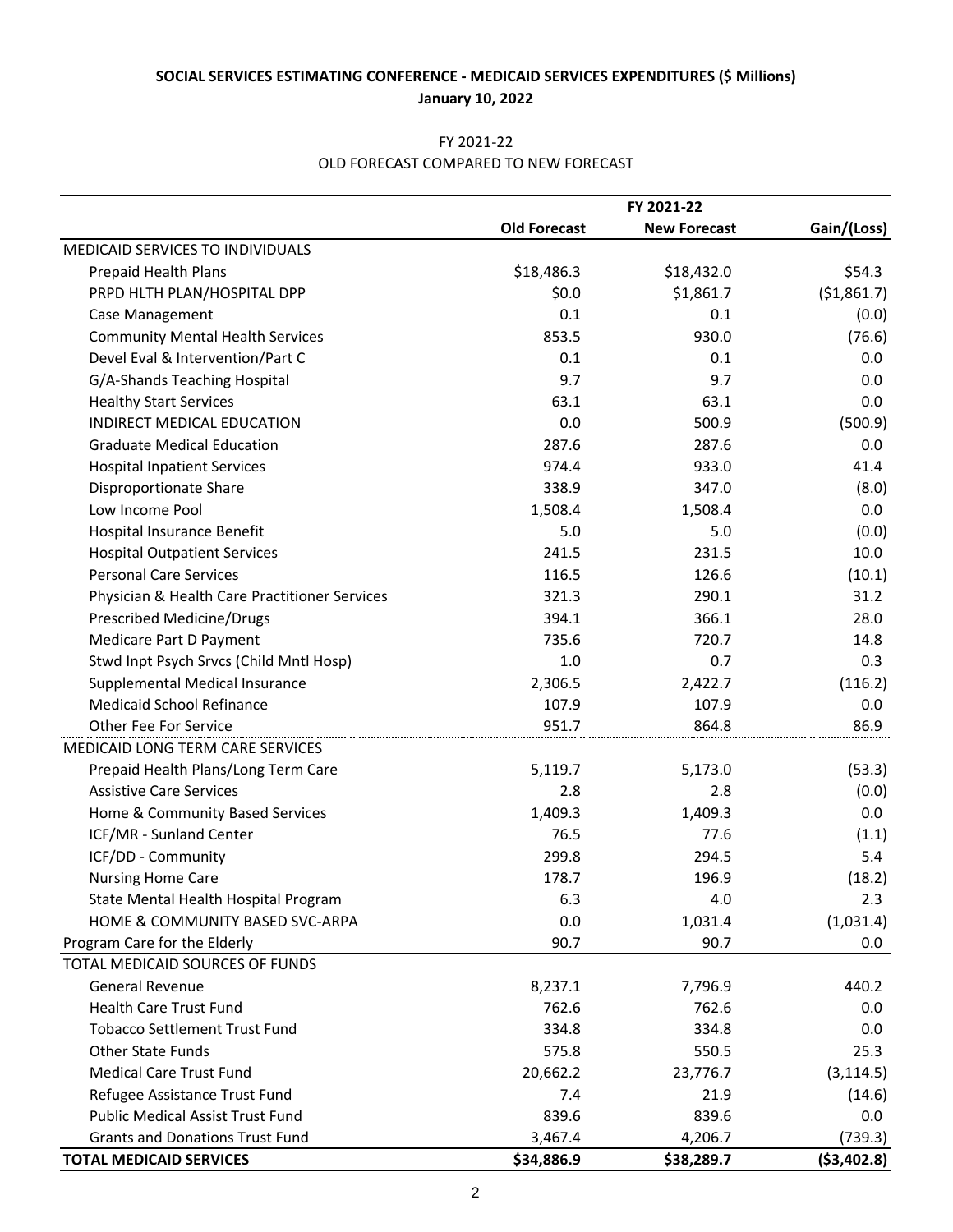|                                               | FY 2022-23         |                     |                   |
|-----------------------------------------------|--------------------|---------------------|-------------------|
|                                               | <b>Base Budget</b> | <b>New Forecast</b> | Surplus/(Deficit) |
| MEDICAID SERVICES TO INDIVIDUALS              |                    |                     |                   |
| Prepaid Health Plans                          | \$17,411.9         | \$19,204.3          | (51, 792.5)       |
| Case Management                               | 0.1                | 0.1                 | 0.0               |
| <b>Community Mental Health Services</b>       | 816.1              | 930.1               | (113.9)           |
| Devel Eval & Intervention/Part C              | 0.2                | 0.1                 | 0.1               |
| G/A-Shands Teaching Hospital                  | 9.7                | 9.7                 | 0.0               |
| <b>Healthy Start Services</b>                 | 63.1               | 63.1                | 0.0               |
| <b>Graduate Medical Education</b>             | 283.9              | 283.9               | 0.0               |
| <b>Hospital Inpatient Services</b>            | 921.9              | 895.9               | 26.0              |
| Disproportionate Share                        | 338.9              | 355.3               | (16.4)            |
| Low Income Pool                               | 1,508.4            | 1,508.4             | 0.0               |
| Hospital Insurance Benefit                    | 6.3                | 5.1                 | 1.2               |
| <b>Hospital Outpatient Services</b>           | 220.5              | 217.4               | 3.1               |
| <b>Personal Care Services</b>                 | 110.7              | 128.1               | (17.4)            |
| Physician & Health Care Practitioner Services | 323.2              | 287.0               | 36.2              |
| Prescribed Medicine/Drugs                     | 414.5              | 425.8               | (11.4)            |
| Medicare Part D Payment                       | 710.0              | 773.0               | (63.0)            |
| Stwd Inpt Psych Srvcs (Child Mntl Hosp)       | 1.1                | 0.7                 | 0.4               |
| Supplemental Medical Insurance                | 2,319.6            | 2,608.6             | (289.0)           |
| <b>Medicaid School Refinance</b>              | 107.9              | 107.9               | 0.0               |
| Other Fee For Service                         | 1,092.8            | 870.2               | 222.6             |
| MEDICAID LONG TERM CARE SERVICES              |                    |                     |                   |
| Prepaid Health Plans/Long Term Care           | 5,249.0            | 5,441.2             | (192.2)           |
| <b>Assistive Care Services</b>                | 3.9                | 2.9                 | 1.0               |
| Home & Community Based Services               | 1,409.3            | 1,409.3             | 0.0               |
| ICF/MR - Sunland Center                       | 77.2               | 77.7                | (0.5)             |
| ICF/DD - Community                            | 298.6              | 303.9               | (5.3)             |
| <b>Nursing Home Care</b>                      | 198.6              | 197.6               | 1.0               |
| State Mental Health Hospital Program          | 6.4                | 4.0                 | 2.4               |
| Program Care for the Elderly                  | 99.8               | 99.8                | 0.0               |
| TOTAL MEDICAID SOURCES OF FUNDS               |                    |                     |                   |
| <b>General Revenue</b>                        | 8,340.9            | 9,679.1             | (1, 338.2)        |
| <b>Health Care Trust Fund</b>                 | 781.2              | 743.3               | 37.9              |
| <b>Tobacco Settlement Trust Fund</b>          | 334.8              | 360.1               | (25.3)            |
| Other State Funds                             | 610.4              | 644.3               | (33.9)            |
| <b>Medical Care Trust Fund</b>                | 19,647.9           | 19,840.3            | (192.4)           |
| Refugee Assistance Trust Fund                 | 3.8                | 23.1                | (19.3)            |
| <b>Public Medical Assist Trust Fund</b>       | 839.6              | 900.6               | (61.0)            |
| <b>Grants and Donations Trust Fund</b>        | 3,445.1            | 4,020.4             | (575.4)           |
| <b>TOTAL MEDICAID SERVICES</b>                | \$34,003.9         | \$36,211.3          | (52, 207.5)       |

# FY 2022-23 BASE BUDGET COMPARED TO NEW FORECAST